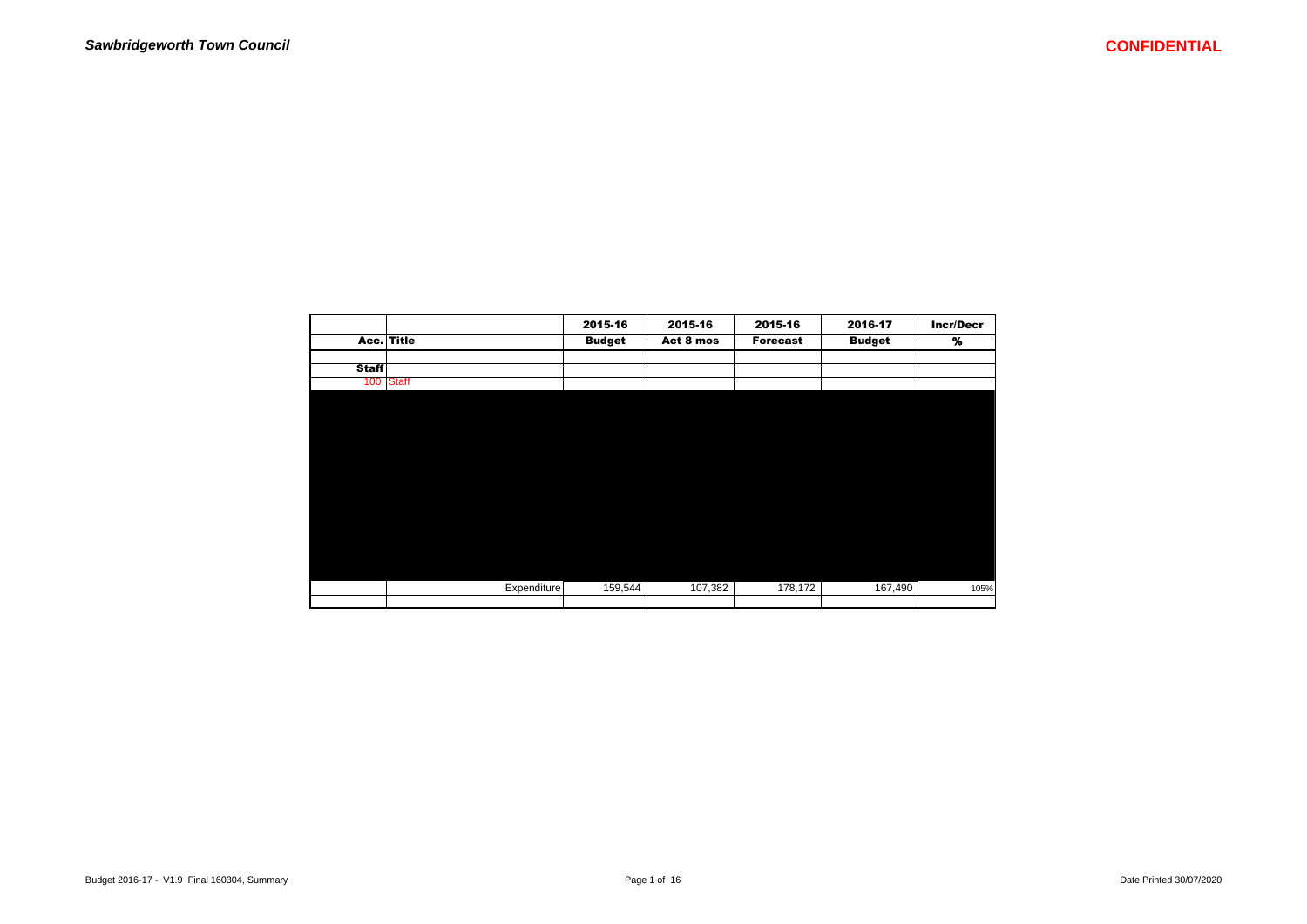|                             |                               | 2015-16       | 2015-16   | 2015-16         | 2016-17       | <b>Incr/Decr</b> |
|-----------------------------|-------------------------------|---------------|-----------|-----------------|---------------|------------------|
|                             | Acc. Title                    | <b>Budget</b> | Act 8 mos | <b>Forecast</b> | <b>Budget</b> | %                |
|                             |                               |               |           |                 |               |                  |
| <b>Finance &amp; Policy</b> |                               |               |           |                 |               |                  |
|                             |                               |               |           |                 |               |                  |
| 200                         | <b>General Administration</b> |               |           |                 |               |                  |
|                             | 4029 Salary Recharge          | 0             | 0         | $\mathbf 0$     | 0             |                  |
|                             | 4050 Office equipment         | $\Omega$      | $\Omega$  | $\Omega$        | $\Omega$      |                  |
|                             | 4065 Newsletter               | 1,500         | 1,423     | 2,134           | 1,200         | 80%              |
|                             | 4070 Subscriptions            | 1.500         | 1.477     | 1.477           | 1,500         | 100%             |
|                             | 4075 IT Support               | 3,000         | 4,435     | 5,000           | 3,000         | 100%             |
|                             | 4080 Training (Members)       | 600           | 765       | 765             | 600           | 100%             |
|                             | 4085 Staff Development        | 1,500         | 1,134     | 1.250           | 1,800         | 120%             |
|                             | 4090 IT Development           | 250           | 2,140     | 3.000           | 500           | 200%             |
|                             | 4095 Photocopy Charges        | 1.000         | 717       | 1.075           | 1,000         | 100%             |
|                             | 4100 Telephone/Broadband      | 1.800         | 1.324     | 1,985           | 2,200         | 122%             |
|                             | 4105 Postage                  | 750           | 218       | 327             | 750           | 100%             |
|                             | 4110 Stationery               | 750           | 831       | 1.000           | 750           | 100%             |
|                             | 4115 Insurance                | 5.800         | 5.704     | 5.704           | 5.800         | 100%             |
|                             | 4120 Bank Charges             | 400           | 267       | 401             | 400           | 100%             |
|                             | 4125 Repairs and Renewals     | $\Omega$      | $\Omega$  | $\Omega$        | 500           |                  |
|                             | 4130 Staff Care               | 1.500         | 4,282     | 5,500           | 1.800         | 120%             |
|                             | 4135 Office Care              | 1,200         | 1,909     | 2,863           | 1,800         | 150%             |
|                             | 4140 Office Equipment         | 0             | 0         | $\Omega$        | 1,200         |                  |
|                             | 4145 Asset Purchases          | $\Omega$      | 0         | 200             | 0             |                  |
|                             | 4180 Accountancy Services     | 1,000         | $\Omega$  | 500             | 1,000         | 100%             |
|                             | 4185 Audit                    | 1.000         | 1.000     | 1.000           | 1.000         | 100%             |
|                             | 4190 Professional Fees        | $\Omega$      | 0         | 0               | 2,700         |                  |
|                             | 4195 Tourism                  | 1,000         | 140       | 200             | 1,000         | 100%             |
|                             | 4200 Web-site                 | 0             | 0         | 0               | 500           |                  |
|                             | 4210 Business Assn            | 2,000         | 0         | $\mathbf 0$     | 2,000         | 100%             |
|                             | 4215 Town Signs               | $\Omega$      | 0         | $\mathbf 0$     | $\Omega$      |                  |
| 4900                        | Contingency                   | 2.500         | 0         | $\mathbf 0$     | 2,400         | 96%              |
| 4999                        | Misc. Costs                   | 1.200         | $\Omega$  | $\Omega$        | 1.200         | 100%             |
|                             | Expenditure                   | 30,250        | 27,764    | 34.382          | 36,600        | 121%             |
|                             |                               |               |           |                 |               |                  |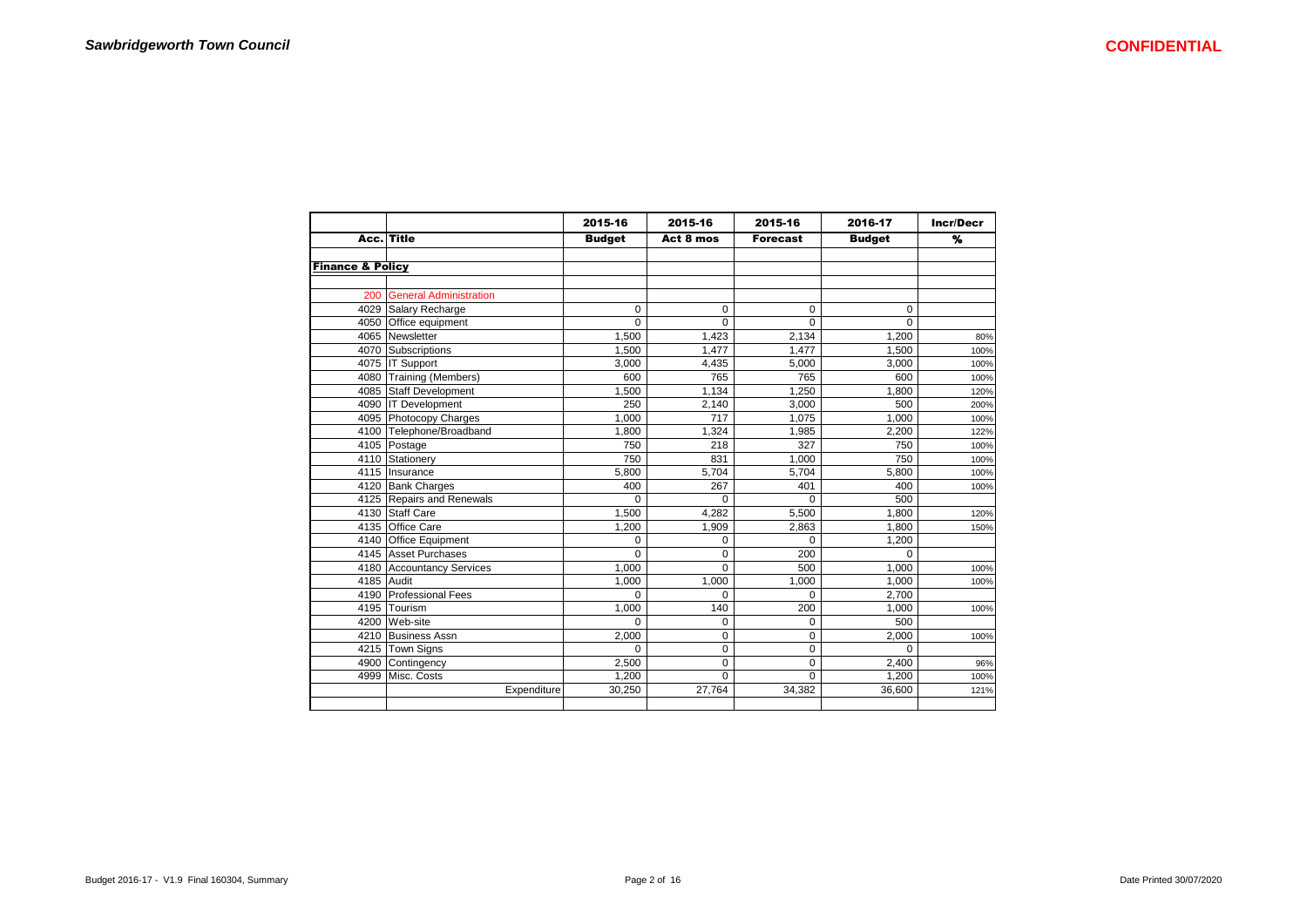|      |                                 | 2015-16       | 2015-16     | 2015-16     | 2016-17       | <b>Incr/Decr</b> |
|------|---------------------------------|---------------|-------------|-------------|---------------|------------------|
|      | Acc. Title                      | <b>Budget</b> | Act 8 mos   | Forecast    | <b>Budget</b> | %                |
|      |                                 |               |             |             |               |                  |
|      | 1076 Precept                    | 223,746       | 223,746     | 223,746     | 248,065       | 110.9%           |
|      | 1077 Council Tax Support Grant  | $\mathbf 0$   | $\mathbf 0$ | $\mathbf 0$ | $\mathbf 0$   |                  |
|      | 1078 New Homes Bonus            | 60,342        | 60,342      | 60,342      | 64,004        | 106%             |
|      | 1080 s106 income                | $\pmb{0}$     | 62,444      | 62,444      | $\pmb{0}$     |                  |
|      | 1085   Insurance Claims         | $\mathbf 0$   | 0           | 0           | $\mathbf 0$   |                  |
|      | 1090 Interest Received          | 782           | 0           | 200         | 750           | 96%              |
|      | 1100 Asset Disposal             | 2,500         | 0           | 10,000      | 0             | 0%               |
|      | 1150 Grants Received            | $\mathbf 0$   | $\Omega$    | $\Omega$    | $\Omega$      |                  |
|      | 1160 Donations Received         | $\mathbf 0$   | $\mathbf 0$ | $\mathbf 0$ | $\mathbf 0$   |                  |
| 1999 | Misc. Income                    | $\pmb{0}$     | 0           | $\mathbf 0$ | $\mathbf 0$   |                  |
|      | Income                          | 287,370       | 346,532     | 356,732     | 312,819       | 109%             |
|      |                                 |               |             |             |               |                  |
|      | Net Expenditure over Income     | $-257,120$    | $-318,768$  | $-322,350$  | $-276,219$    | 107%             |
|      |                                 |               |             |             |               |                  |
|      |                                 |               |             |             |               |                  |
|      |                                 |               |             |             |               |                  |
|      | 210 Democratic Services         |               |             |             |               |                  |
|      | 4210 Election Expenses          | 4,000         | 0           | 4,000       | 0             | 0%               |
|      | 4215 Mayors Allowance           | 1,250         | 593         | 1,250       | 1,250         | 100%             |
|      | 4220 Mayors Contingency         | 250           | 0           | 250         | 250           | 100%             |
|      | 4225 Mayors Charity Event       | 0             | 1,468       | 1,000       | 500           |                  |
|      | 4230 Civic Events               | $\mathbf 0$   | 220         | 220         | 500           |                  |
|      | 4235 Civic Dinner               | $\pmb{0}$     | 0           | 1,000       | 500           |                  |
|      | 4570 Civic Hospitality Twinning |               |             |             |               |                  |
|      |                                 | $\pmb{0}$     | 0           | 0           | 250           |                  |
|      | Expenditure                     | 5,500         | 2,280       | 7,720       | 3,250         | 59%              |
|      |                                 |               |             |             |               |                  |
|      | 1225 Mayors Charity Income      | $\mathbf 0$   | 3,496       | 5,000       | 500           |                  |
|      | 1235 Civic Dinner Income        | 0             | 29          | 1,250       | 500           |                  |
|      | Income                          | $\mathbf 0$   | 3,525       | 6,250       | 1,000         |                  |
|      |                                 |               |             |             |               |                  |
|      | Net Expenditure over Income     | 5,500         | $-1,245$    | 1,470       | 2,250         | 41%              |
|      |                                 |               |             |             |               |                  |
|      |                                 |               |             |             |               |                  |
| 220  | <b>Grants</b>                   |               |             |             |               |                  |
|      | 4250 SYPRC                      | 2,000         | 0           | 2,000       | 2,000         | 100%             |
|      | 4255 Hailey Centre              | 2,000         | $\mathbf 0$ | 2,000       | 2,000         | 100%             |
|      | 4230 Twinning - Bry             | 2,000         | $\pmb{0}$   | 2,000       | 2,000         | 100%             |
|      | 4265 Twinning - Moosberg        | 0             | 0           | $\mathbf 0$ | 1,000         |                  |
| 4270 | s137                            | 75            | 0           | 75          | 100           | 133%             |
| 4275 | Citizens' Awards                | 200           | 308         | 308         | 250           | 125%             |
| 4280 | Other                           | 4,000         | 1,250       | 3,500       | 5,000         | 125%             |
|      | Expenditure                     | 10,275        | 1,558       | 9,883       | 12,350        | 120%             |
|      |                                 |               |             |             |               |                  |
|      | Income                          | $\mathbf 0$   | $\mathbf 0$ | $\mathbf 0$ | $\mathbf 0$   |                  |
|      |                                 |               |             |             |               |                  |
|      | Net Expenditure over Income     | 10,275        | 1,558       | 9,883       | 12,350        | 120%             |
|      |                                 |               |             |             |               |                  |
|      | Finance & Policy - Expenditure  | 205,569       | 138,984     | 230,157     | 219,690       | 107%             |
|      | Income                          | 287,370       | 350,057     | 362,982     | 313,819       | 109%             |
|      |                                 |               |             |             |               |                  |
|      | 1&2. Finance & Policy Outcome   | $-81,801$     | $-211,073$  | $-132,825$  | $-94,129$     | 115%             |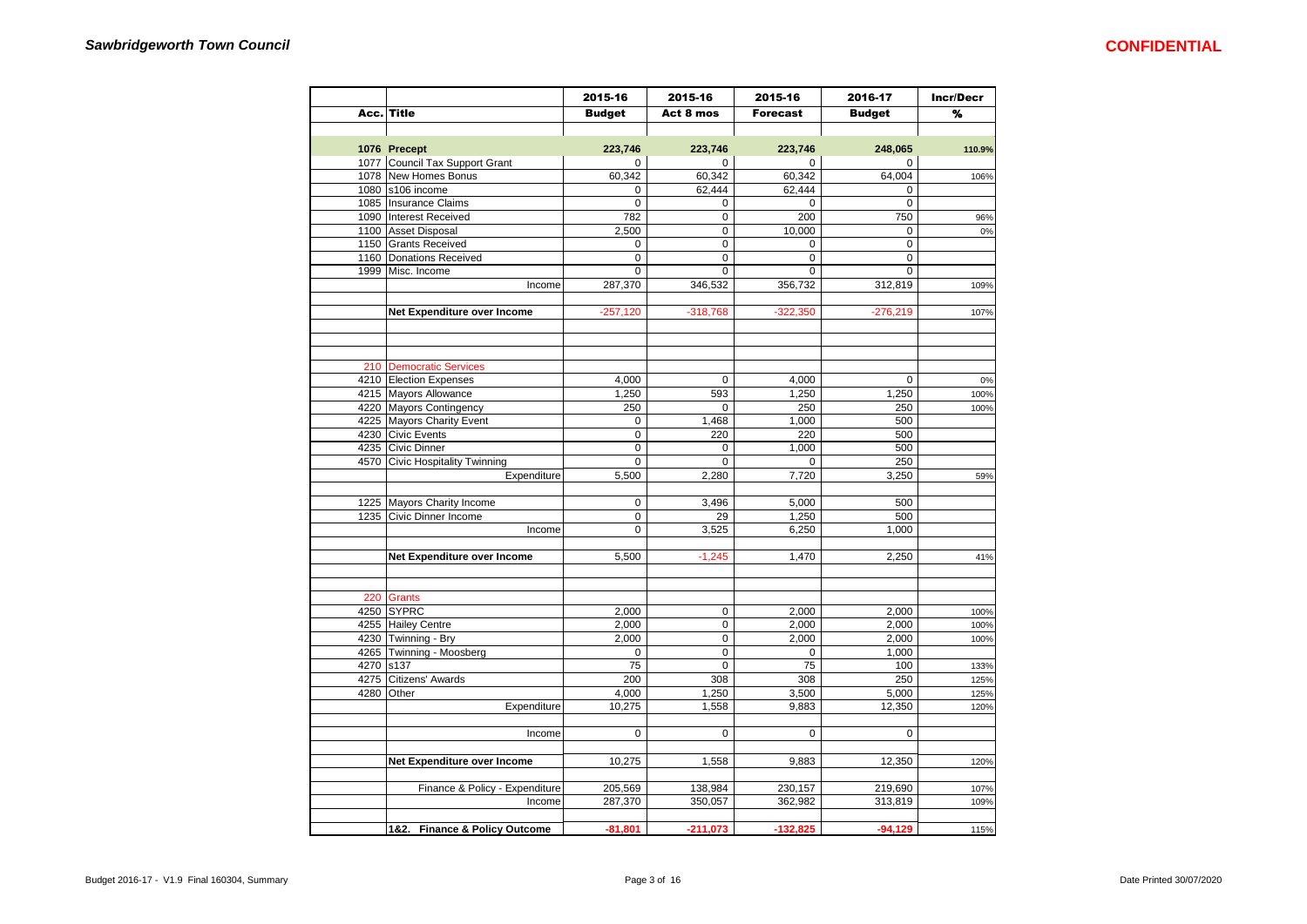|            | 2015-16       | 2015-16   | 2015-16         | 2016-17       | Incr/Decr |
|------------|---------------|-----------|-----------------|---------------|-----------|
| Acc. Title | <b>Budget</b> | Act 8 mos | <b>Forecast</b> | <b>Budget</b> | %         |
|            |               |           |                 |               |           |
|            |               |           |                 |               |           |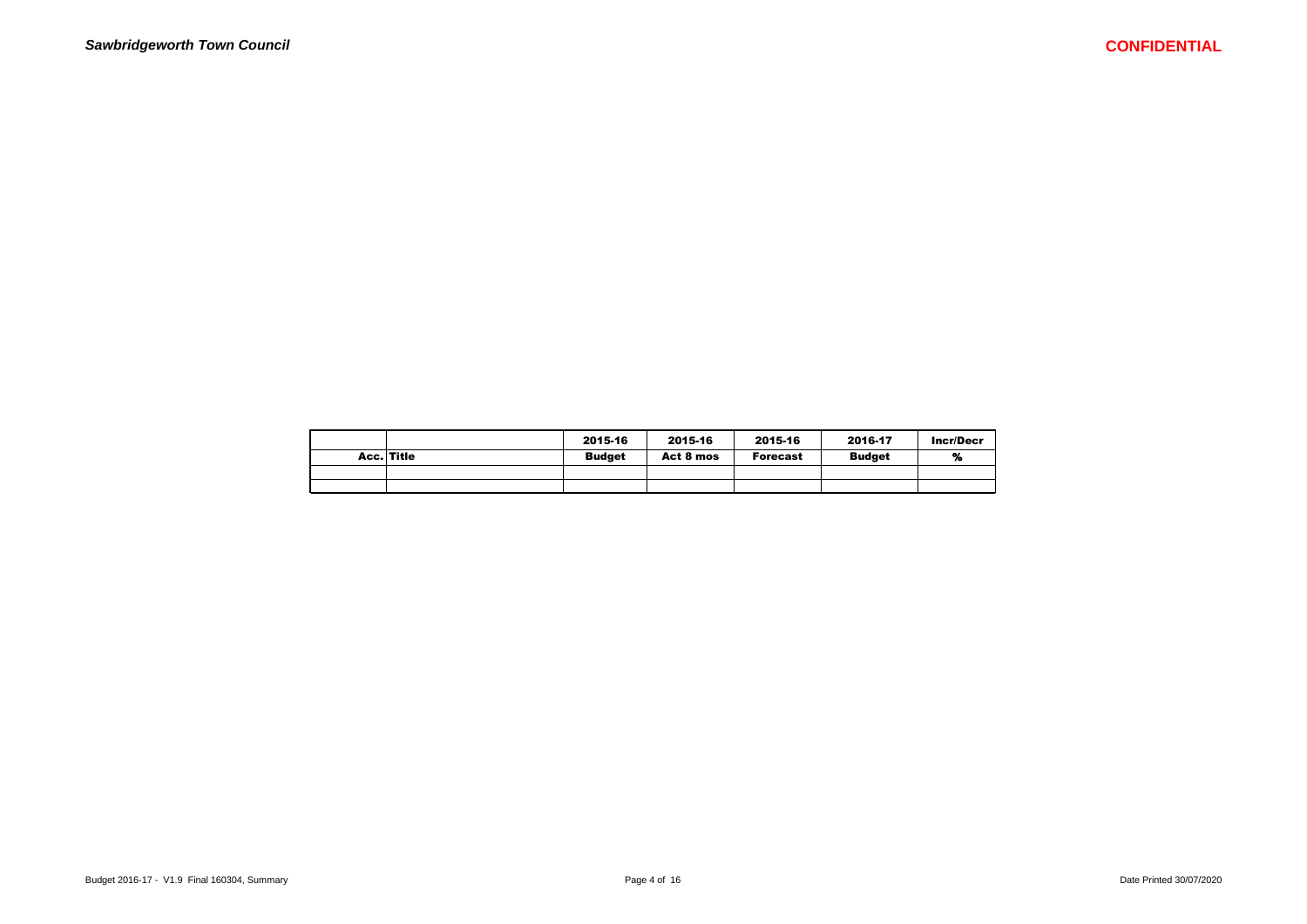|                |                             | 2015-16       | 2015-16     | 2015-16         | 2016-17       | <b>Incr/Decr</b> |
|----------------|-----------------------------|---------------|-------------|-----------------|---------------|------------------|
|                | Acc. Title                  | <b>Budget</b> | Act 8 mos   | <b>Forecast</b> | <b>Budget</b> | %                |
|                |                             |               |             |                 |               |                  |
|                |                             |               |             |                 |               |                  |
| <b>Estates</b> |                             |               |             |                 |               |                  |
|                | 300 Civic Centre            |               |             |                 |               |                  |
|                | 4115   Insurance            | $\mathbf 0$   | $\pmb{0}$   | $\mathsf 0$     | 0             |                  |
| 4300 Rent      |                             | $\mathbf 0$   | 0           | $\mathbf 0$     | 0             |                  |
|                | 4305 Rates                  | 8,000         | 6,048       | 9,072           | 8,500         | 106%             |
|                | 4310 Heat & Light           | 2,400         | 1,881       | 2,822           | 2,400         | 100%             |
|                | 4315 Water                  | 0             | 432         | 648             | 0             |                  |
|                | 4320 Maintenance            | 1,200         | 1,183       | 1,774           | 1,200         | 100%             |
|                | 4325 Fixtures & Fittings    | 600           | 727         | 727             | 600           | 100%             |
|                | 4335 New Equipment          | 0             | 0           | 250             | 0             |                  |
|                | Expenditure                 | 12,200        | 10,271      | 15,293          | 12,700        | 104%             |
|                |                             |               |             |                 |               |                  |
|                | 1300 Rental Income          | $\mathbf 0$   | 120         | 200             | 500           |                  |
|                | Income                      | $\mathbf 0$   | 120         | 200             | 500           |                  |
|                |                             |               |             |                 |               |                  |
|                | Net Expenditure over Income | 12,200        | 10,151      | 15,093          | 12,200        | 100%             |
|                |                             |               |             |                 |               |                  |
|                | 310 Police Suite            |               |             |                 |               |                  |
|                | 4115   Insurance            | 0             | 0           | $\mathbf 0$     | 0             |                  |
| 4300 Rent      |                             | $\mathbf 0$   | 0           | $\mathbf 0$     | 0             |                  |
|                | 4305 Rates                  | $\mathbf 0$   | 0           | $\mathbf 0$     | $\mathbf 0$   |                  |
|                | 4310 Heat & Light           | $\mathbf 0$   | 0           | $\mathbf 0$     | $\mathbf 0$   |                  |
|                | 4315 Water                  | $\mathbf 0$   | 0           | $\mathsf 0$     | 0             |                  |
|                | 4320 Maintenance            | 0             | 0           | 0               | 0             |                  |
|                | 4325   Fixtures & Fittings  | $\pmb{0}$     | 0           | $\mathsf 0$     | 0             |                  |
|                | 4335 New Equipment          | $\pmb{0}$     | 0           | $\mathsf 0$     | 0             |                  |
|                | Expenditure                 | 0             | 0           | $\mathsf 0$     | 0             |                  |
|                |                             |               |             |                 |               |                  |
| 1300           | Rental Income               | 1,440         | 980         | 1,440           | 1,440         | 100%             |
|                | Income                      | 1,440         | 980         | 1,440           | 1,440         | 100%             |
|                |                             |               |             |                 |               |                  |
|                | Net Expenditure over Income | $-1,440$      | $-980$      | $-1.440$        | $-1.440$      | 100%             |
|                |                             |               |             |                 |               |                  |
|                | 320 Hailey Centre           |               |             |                 |               |                  |
|                | 4115   Insurance            | $\mathbf 0$   | $\mathbf 0$ | $\mathbf 0$     | $\mathsf 0$   |                  |
| 4300 Rent      |                             | $\pmb{0}$     | 0           | $\pmb{0}$       | 0             |                  |
|                | 4305 Rates                  | $\mathbf 0$   | 0           | $\pmb{0}$       | 0             |                  |
|                | 4310 Heat & Light           | $\mathbf 0$   | $\mathbf 0$ | 0               | 0             |                  |
|                | 4315 Water                  | $\mathbf 0$   | $\mathbf 0$ | $\mathbf 0$     | 0             |                  |
|                | 4320 Maintenance            | 1,000         | 0           | 250             | 1,000         | 100%             |
|                | 4325   Fixtures & Fittings  | 0             | 0           | $\mathbf 0$     | 0             |                  |
|                | 4335 New Equipment          | $\pmb{0}$     | 0           | 0               | 0             |                  |
|                | Expenditure                 | 1,000         | 0           | 250             | 1,000         | 100%             |
|                |                             |               |             |                 |               |                  |
|                | 1300 Rental Income          | $\mathsf 0$   | 0           | $\mathbf 0$     | 0             |                  |
|                | Income                      | $\pmb{0}$     | 0           | $\mathbf 0$     | 0             |                  |
|                |                             |               |             |                 |               |                  |
|                | Net Expenditure over Income | 1,000         | $\mathbf 0$ | 250             | 1,000         | 100%             |
|                |                             |               |             |                 |               |                  |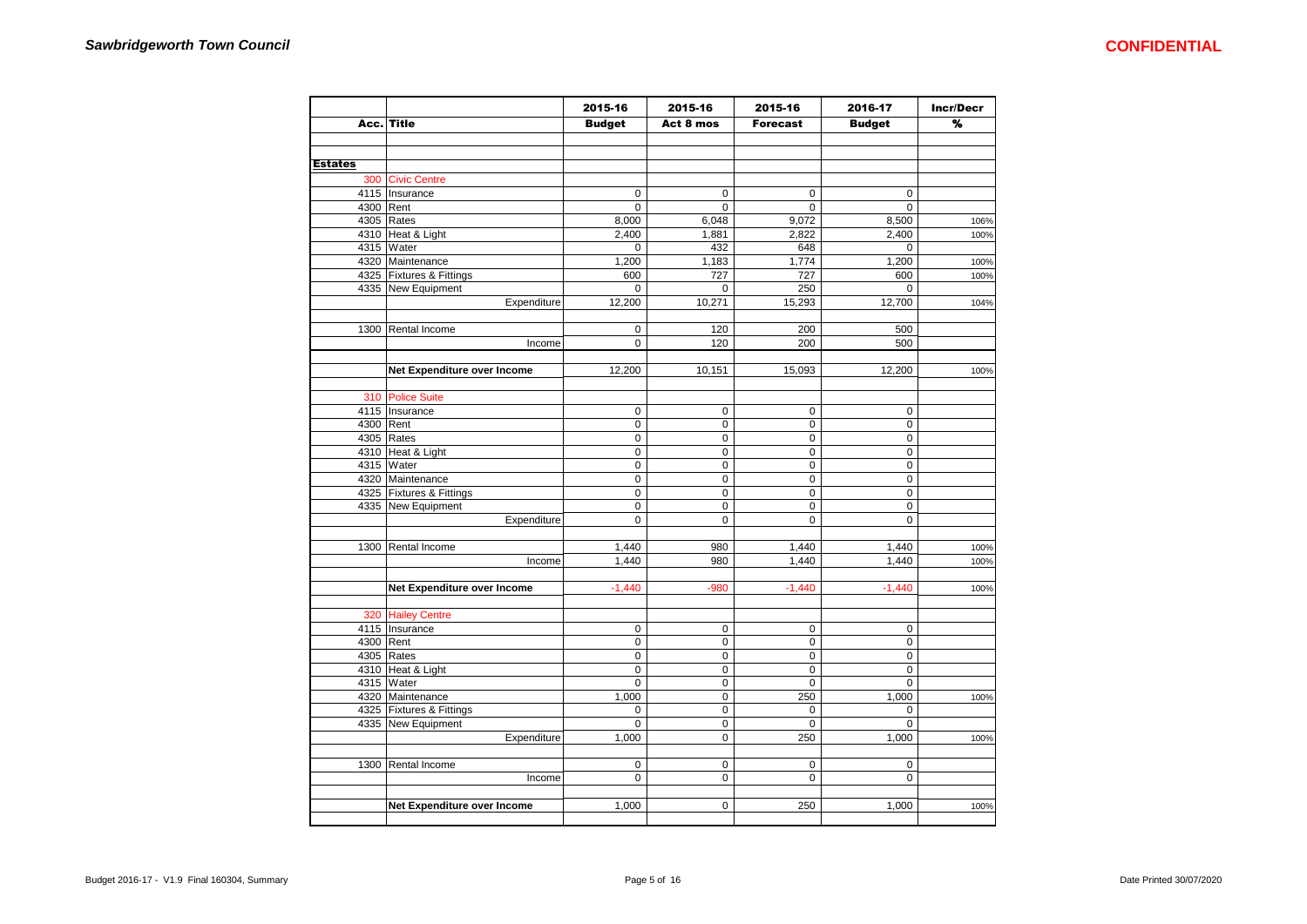|           |                                   | 2015-16        | 2015-16     | 2015-16         | 2016-17       | <b>Incr/Decr</b> |
|-----------|-----------------------------------|----------------|-------------|-----------------|---------------|------------------|
| Acc.      | <b>Title</b>                      | <b>Budget</b>  | Act 8 mos   | <b>Forecast</b> | <b>Budget</b> | %                |
|           |                                   |                |             |                 |               |                  |
| 330       | <b>Other Rented Accommodation</b> |                |             |                 |               |                  |
|           | 4115   Insurance                  | 0              | $\mathbf 0$ | $\Omega$        | $\Omega$      |                  |
| 4300 Rent |                                   | 1,800          | 1,200       | 1,800           | 2,400         | 133%             |
|           | 4305 Rates                        | 0              | $\mathbf 0$ | $\mathbf 0$     | 0             |                  |
|           | 4310 Heat & Light                 | 0              | $\mathbf 0$ | $\mathbf 0$     | $\mathsf 0$   |                  |
|           | 4315 Water                        | 0              | $\mathbf 0$ | 0               | $\mathbf 0$   |                  |
|           | 4320 Maintenance                  | 0              | $\mathbf 0$ | $\mathsf 0$     | 0             |                  |
|           | 4325 Fixtures & Fittings          | 0              | $\mathbf 0$ | $\mathbf 0$     | 0             |                  |
|           | 4335 New Equipment                | 0              | $\mathsf 0$ | $\mathbf 0$     | 0             |                  |
|           | Expenditure                       | 1,800          | 1,200       | 1,800           | 2,400         | 133%             |
|           |                                   |                |             |                 |               |                  |
| 1300      | Rental Income                     | 0              | 0           | $\mathbf 0$     | 0             |                  |
|           | Income                            | $\Omega$       | $\mathbf 0$ | $\mathbf 0$     | $\Omega$      |                  |
|           |                                   |                |             |                 |               |                  |
|           | Net Expenditure over Income       | 1,800          | 1,200       | 1,800           | 2,400         | 133%             |
|           |                                   |                |             |                 |               |                  |
| 340       | <b>Public Conveniences</b>        |                |             |                 |               |                  |
|           | 4115   Insurance                  | 0              | $\mathbf 0$ | $\mathbf 0$     | $\mathsf 0$   |                  |
| 4300 Rent |                                   | 0              | $\mathbf 0$ | $\mathsf 0$     | $\pmb{0}$     |                  |
|           | 4305 Rates                        | 0              | $\mathbf 0$ | $\mathsf 0$     | 0             |                  |
|           | 4310 Heat & Light                 | 250            | $\pmb{0}$   | $\mathbf 0$     | 0             | 0%               |
|           | 4315 Water                        | $\mathbf 0$    | $\mathsf 0$ | 0               | $\mathbf 0$   |                  |
|           | 4320 Maintenance                  | 750            | $\mathsf 0$ | $\mathbf 0$     | 1,200         | 160%             |
|           | 4325 Fixtures & Fittings          | $\mathbf 0$    | $\mathsf 0$ | $\mathbf 0$     | $\mathbf 0$   |                  |
|           | 4335 New Equipment                | 750            | $\mathbf 0$ | 0               | $\Omega$      | 0%               |
|           | Expenditure                       | 1,750          | 0           | $\mathbf 0$     | 1,200         | 69%              |
|           |                                   |                |             |                 |               |                  |
|           | 1300 Rental Income                | $\mathbf 0$    | $\mathbf 0$ | $\mathbf 0$     | $\mathbf 0$   |                  |
|           | Income                            | 0              | $\mathbf 0$ | $\mathbf 0$     | $\Omega$      |                  |
|           |                                   |                |             |                 |               |                  |
|           | Net Expenditure over Income       | 1,750          | $\mathsf 0$ | $\mathbf 0$     | 1,200         | 69%              |
|           |                                   |                |             |                 |               |                  |
| 350       | <b>Car Park</b>                   |                |             |                 |               |                  |
|           | 4380 Subsidy                      | 22,000         | 3,314       | 3,314           | 18,000        |                  |
|           | Expenditure                       | 22,000         | 3,314       | 3,314           | 18,000        | 82%<br>82%       |
|           |                                   |                |             |                 |               |                  |
|           | 1300 Rental Income                | $\mathbf 0$    | $\mathbf 0$ | $\mathbf 0$     | $\mathbf 0$   |                  |
|           | Income                            | $\overline{0}$ | $\mathbf 0$ | $\Omega$        | $\Omega$      |                  |
|           |                                   |                |             |                 |               |                  |
|           |                                   | 22,000         | 3,314       | 3,314           | 18,000        |                  |
|           | Net Expenditure over Income       |                |             |                 |               | 82%              |
|           |                                   |                |             |                 |               |                  |
|           | Estates - Expenditure             |                |             |                 |               |                  |
|           |                                   | 38,750         | 14,784      | 20,657          | 35,300        | 91%              |
|           | Income                            | 1,440          | 1,100       | 1,640           | 1,940         | 135%             |
|           |                                   |                |             |                 |               |                  |
|           | <b>Estates Outcome</b><br>3.      | 37,310         | 13,684      | 19,017          | 33,360        | 89%              |
|           |                                   |                |             |                 |               |                  |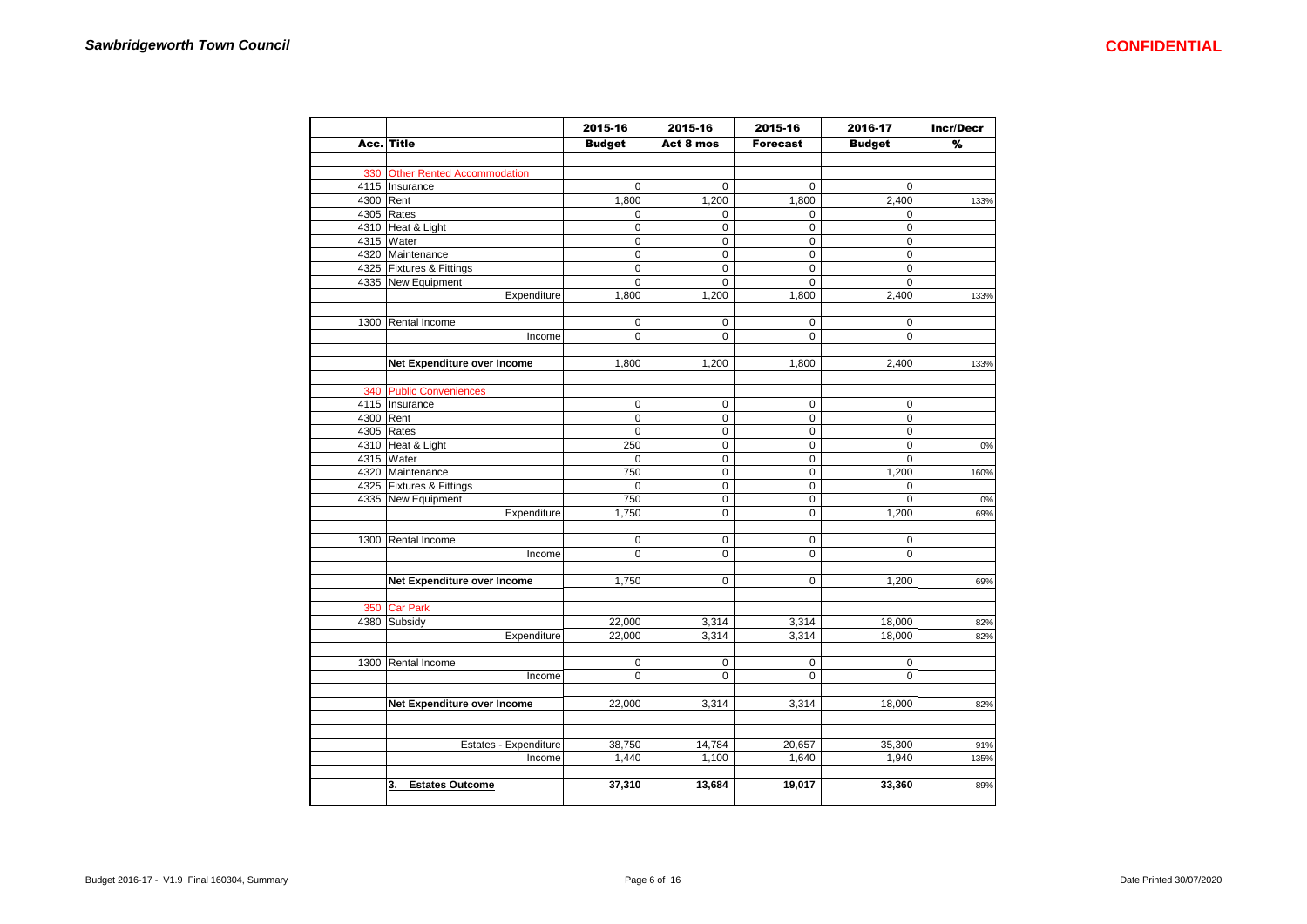|                  |                                    | 2015-16       | 2015-16        | 2015-16         | 2016-17       | <b>Incr/Decr</b> |
|------------------|------------------------------------|---------------|----------------|-----------------|---------------|------------------|
|                  | Acc. Title                         | <b>Budget</b> | Act 8 mos      | <b>Forecast</b> | <b>Budget</b> | ℅                |
|                  |                                    |               |                |                 |               |                  |
| <b>Amenities</b> |                                    |               |                |                 |               |                  |
|                  | 400 Bullfields Allotment           |               |                |                 |               |                  |
|                  | 4315 Water                         | 350           | 260            | 390             | 350           | 100%             |
|                  | 4320 Maintenance                   | 150           | $\overline{4}$ | 104             | 150           | 100%             |
|                  | Expenditure                        | 500           | 264            | 494             | 500           | 100%             |
|                  |                                    |               |                |                 |               |                  |
|                  | 1400 Rent Income                   | 750           | 646            | 646             | 750           | 100%             |
|                  | 1410 Water Income                  | 200           | 138            | 138             | 200           | 100%             |
|                  | Income                             | 950           | 783            | 784             | 950           | 100%             |
|                  |                                    |               |                |                 |               |                  |
|                  | Net Expenditure over Income        | $-450$        | $-520$         | $-290$          | $-450$        | 100%             |
|                  | 410 Bellmead Allotment             |               |                |                 |               |                  |
|                  | 4315 Water                         | 90            | 26             | 26              | 90            | 100%             |
|                  | 4320 Maintenance                   | 250           | 1,550          | 1,550           | 250           | 100%             |
|                  | Expenditure                        | 340           | 1,576          | 1,576           | 340           | 100%             |
|                  |                                    |               |                |                 |               |                  |
|                  | 1400 Rent Income                   | 150           | 150            | 150             | 150           | 100%             |
|                  | 1410 Water Income                  | 30            | 20             | 25              | 30            | 100%             |
|                  | Income                             | 180           | 170            | 175             | 180           | 100%             |
|                  | Net Expenditure over Income        | 160           | 1,406          | 1,401           | 160           | 100%             |
|                  |                                    |               |                |                 |               |                  |
| 420              | <b>Vantorts Allotment</b>          |               |                |                 |               |                  |
|                  | 4315 Water                         | 150           | 28             | 50              | 150           | 100%             |
|                  | 4320 Maintenance                   | 100           | $\pmb{0}$      | $\mathbf 0$     | 500           | 500%             |
|                  | Expenditure                        | 250           | 28             | 50              | 650           | 260%             |
|                  | 1400 Rent Income                   | 100           | 106            | 106             | 100           | 100%             |
|                  | 1410 Water Income                  | 50            | 23             | 23              | 50            | 100%             |
|                  | Income                             | 150           | 128            | 129             | 150           | 100%             |
|                  |                                    |               |                |                 |               |                  |
|                  | Net Expenditure over Income        | 100           | $-100$         | $-79$           | 500           | 500%             |
|                  | 430 Southbrook Allotment           |               |                |                 |               |                  |
|                  | 4315 Water                         | 350           | 74             | 112             | 350           | 100%             |
|                  | 4320 Maintenance                   | 150           | 48             | 148             | 150           | 100%             |
|                  | Expenditure                        | 500           | 122            | 260             | 500           | 100%             |
|                  |                                    |               |                |                 |               |                  |
|                  | 1400 Rent Income                   | 750           | 499            | 499             | 750           | 100%             |
|                  | 1410 Water Income                  | 200           | 128            | 128             | 200           | 100%             |
|                  | Income                             | 950           | 627            | 627             | 950           | 100%             |
|                  | Net Expenditure over Income        | $-450$        | $-505$         | $-367$          | $-450$        | 100%             |
|                  |                                    |               |                |                 |               |                  |
|                  | Allotments - Expenditure           | 1,590         | 1,990          | 2,380           | 1,990         | 125%             |
|                  | Income                             | 2,230         | 1,708          | 1,715           | 2,230         | 100%             |
|                  |                                    |               |                |                 |               |                  |
|                  | Allotments Expenditure over Income | $-640$        | 282            | 665             | $-240$        | 38%              |
|                  |                                    |               |                |                 |               |                  |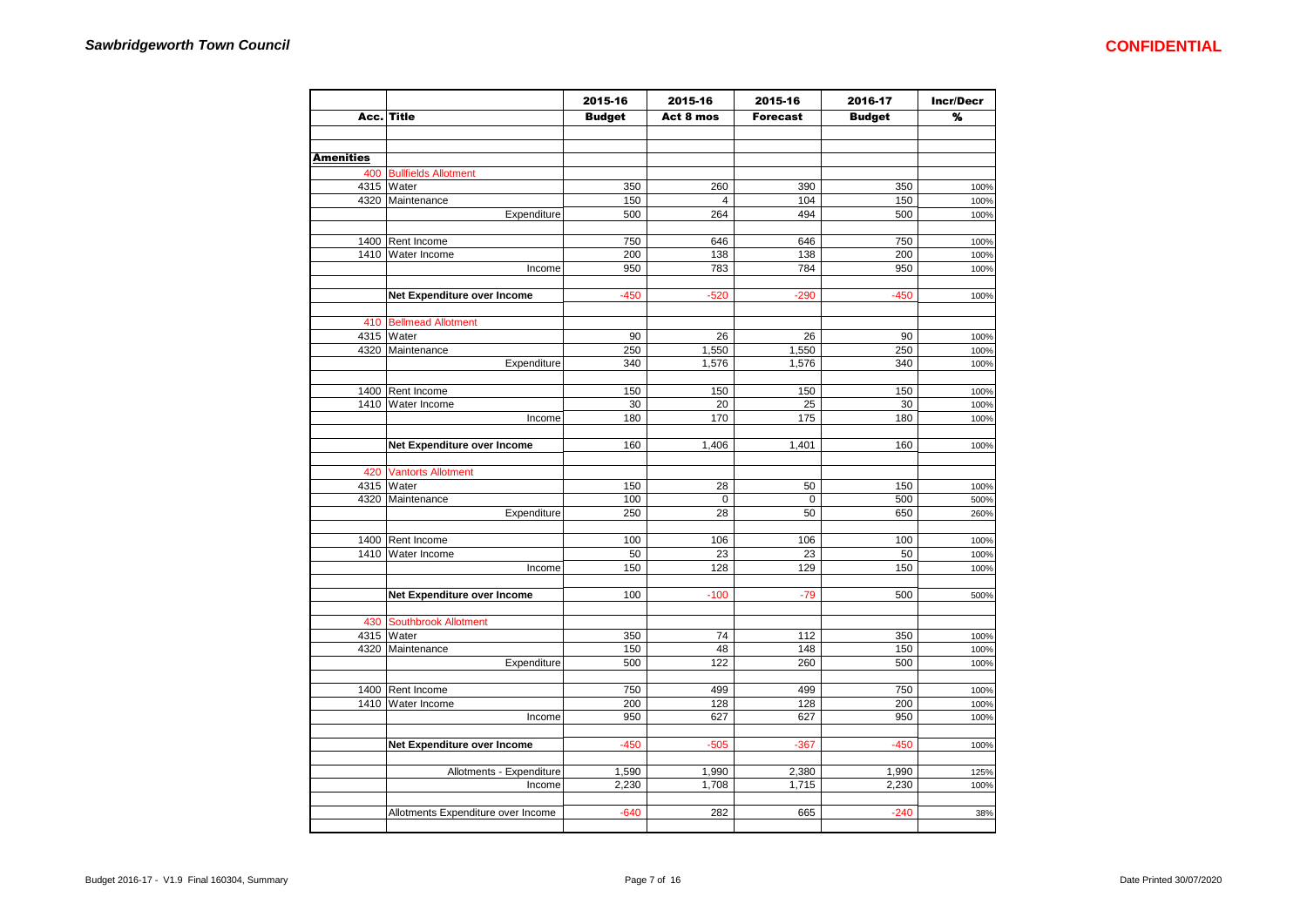|          |                                | 2015-16       | 2015-16        | 2015-16         | 2016-17       | <b>Incr/Decr</b> |
|----------|--------------------------------|---------------|----------------|-----------------|---------------|------------------|
|          | Acc. Title                     | <b>Budget</b> | Act 8 mos      | <b>Forecast</b> | <b>Budget</b> | $\frac{9}{6}$    |
|          |                                |               |                |                 |               |                  |
|          | 440 Cemetery                   |               |                |                 |               |                  |
|          | 4029 Salary Recharge           | 25,238        | 12,000         | 18,000          | 19,919        | 79%              |
|          | 4030 PAYE                      | $\mathbf 0$   | 0              | $\mathbf 0$     | $\Omega$      |                  |
| 4035 NIC |                                | $\mathbf 0$   | 0              | $\mathbf 0$     | $\Omega$      |                  |
|          | 4040 Pension                   | $\mathbf 0$   | 0              | $\mathbf 0$     | $\mathbf 0$   |                  |
|          | 4045 Subcontract Labour        | $\mathbf 0$   | 6,000          | 6,000           | 2,400         |                  |
|          | 4315 Water                     | 100           | 42             | 60              | 100           | 100%             |
|          | 4320 Maintenance               | $\Omega$      | 4,826          | 4,826           | 240           |                  |
|          | 4420 Skip Hire                 | 2,400         | 1,680          | 2,520           | 2,400         | 100%             |
|          | 4425 Grave Digging Cost        | 1,000         | $\mathbf 0$    | $\mathbf 0$     | 600           | 60%              |
|          | 4430 Trees, Benches etc.       | $\mathbf 0$   | 0              | $\mathbf 0$     | 4,500         |                  |
|          | 4440 New Area                  | $\Omega$      | $\Omega$       | $\Omega$        | $\Omega$      |                  |
|          | Expenditure                    | 28,738        | 24,548         | 31,406          | 30,159        | 105%             |
|          |                                |               |                |                 |               |                  |
|          |                                |               |                |                 |               |                  |
|          | 1450 Burial Fees               | 25,000        | 13,330         | 19,995          | 24,000        | 96%              |
|          | 1460 Memorial Fees             | 5,000         | 5,970          | 8,956           | 4,800         | 96%              |
|          | 1470 Grave Digging Income      | 2,000         | 300            | 500             | 1,000         | 50%              |
|          | 1480 Trees, Benches etc.       | 2,500         | $\Omega$       | $\Omega$        | 3,600         | 144%             |
|          | Income                         | 34,500        | 19,600         | 29,451          | 33,400        | 97%              |
|          |                                |               |                |                 |               |                  |
|          | Net Expenditure over Income    | $-5,762$      | 4,948          | 1,955           | $-3,241$      | 56%              |
|          |                                |               |                |                 |               |                  |
|          | 450 Playground                 |               |                |                 |               |                  |
|          | 4320 Maintenance               | $\Omega$      | $\mathbf 0$    | $\mathbf 0$     | 500           |                  |
|          | 4335 New Equipment             | $\Omega$      | $\Omega$       | $\Omega$        | $\Omega$      |                  |
|          | 4340 Playschemes               | 2,500         | 2,498          | 2,498           | 2,500         | 100%             |
|          | Expenditure                    | 2,500         | 2,498          | 2,498           | 3,000         | 120%             |
|          |                                |               |                |                 |               |                  |
|          | 1xxx Playground income         | 5,000         | $\pmb{0}$      | $\mathbf 0$     | $\mathbf 0$   | 0%               |
|          | 1xxx Playscheme income         | 2,500         | $\overline{0}$ | 2,500           | 2,500         | 100%             |
|          | Income                         | 7,500         | $\Omega$       | 2,500           | 2,500         | 33%              |
|          |                                |               |                |                 |               |                  |
|          | Net Expenditure over Income    | $-5,000$      | 2,498          | $-2$            | 500           | $-10%$           |
|          |                                |               |                |                 |               |                  |
|          |                                |               |                |                 |               |                  |
|          | Amenities - Expenditure        | 32,828        | 29,036         | 36,284          | 35,149        | 107%             |
|          | Income                         | 44,230        | 21,308         | 33,666          | 38,130        | 86%              |
|          |                                |               |                |                 |               |                  |
|          | <b>Amenities Outcome</b><br>4. | $-11,402$     | 7,728          | 2,618           | $-2,981$      | 26%              |
|          |                                |               |                |                 |               |                  |
|          |                                |               |                |                 |               |                  |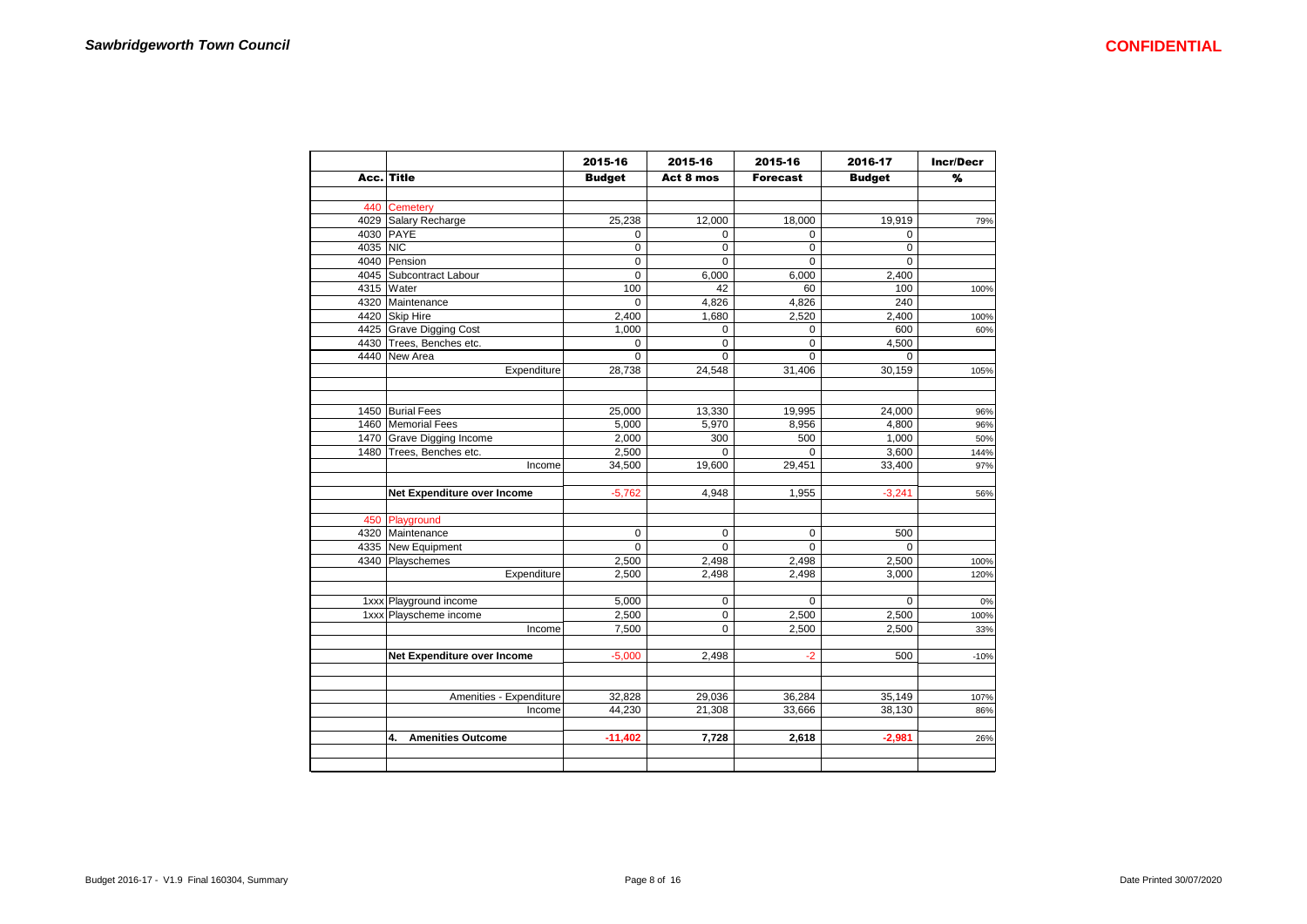|                   |                             | 2015-16       | 2015-16     | 2015-16         | 2016-17       | <b>Incr/Decr</b> |
|-------------------|-----------------------------|---------------|-------------|-----------------|---------------|------------------|
|                   | Acc. Title                  | <b>Budget</b> | Act 8 mos   | <b>Forecast</b> | <b>Budget</b> | %                |
|                   |                             |               |             |                 |               |                  |
|                   |                             |               |             |                 |               |                  |
| <b>Operations</b> |                             |               |             |                 |               |                  |
|                   |                             |               |             |                 |               |                  |
|                   | 500 Groundsman              |               |             |                 |               |                  |
|                   | 4029 Salary Recharge        | 0             | $\mathbf 0$ | 0               | $\mathbf 0$   |                  |
|                   | 4030 PAYE                   | $\mathbf 0$   | $\mathbf 0$ | $\mathbf 0$     | $\mathbf 0$   |                  |
| 4035 NIC          |                             | 0             | 0           | $\mathbf 0$     | 0             |                  |
| 4040              | Pension                     | 0             | $\mathbf 0$ | 0               | $\mathbf 0$   |                  |
|                   | 4045   Subcontract Labour   | 0             | $\mathbf 0$ | $\Omega$        | $\Omega$      |                  |
|                   | 4500 Planters               | 600           | 450         | 450             | 600           | 100%             |
|                   | 4505 Parish Paths           | 3,961         | 0           | 0               | 1.200         | 30%              |
|                   | 4510 Bullfields Playground  | 250           | $\Omega$    | $\Omega$        | 250           | 100%             |
|                   | 4515 Rangers vehicle        | 1,600         | 3,038       | 4,000           | 2,000         | 125%             |
|                   | 4520 Rangers Tools          | 1,000         | 5,244       | 6,500           | 5,490         | 549%             |
|                   | 4525 Mower costs            | $\Omega$      | 5,500       | 5,500           | 250           |                  |
|                   | 4530 CCTV                   | 1,588         | $\Omega$    | $\Omega$        | 2,250         | 142%             |
|                   | Expenditure                 | 8,999         | 14,232      | 16,450          | 12,040        | 134%             |
|                   |                             |               |             |                 |               |                  |
|                   |                             |               |             |                 |               |                  |
|                   | 1500 SYPRC Income           | $\Omega$      | 800         | 1,200           | 1,200         |                  |
|                   | 1505 RHSO Income            | 0             | 200         | 400             | 600           |                  |
| 1510              | Other Contract Income       | 0             | $\Omega$    | 510             | 480           |                  |
|                   | Income                      | $\Omega$      | 1,000       | 2,110           | 2,280         |                  |
|                   |                             |               |             |                 |               |                  |
|                   | Net Expenditure over Income | 8,999         | 13,232      | 14,340          | 9,760         | 108%             |
|                   |                             |               |             |                 |               |                  |
|                   | Operations - Expenditure    | 8,999         | 14,232      | 16,450          | 12,040        | 134%             |
|                   | Income                      | 0             | 1,000       | 2,110           | 2,280         |                  |
|                   |                             |               |             |                 |               |                  |
|                   | 5. Operations Outcome       | 8,999         | 13,232      | 14,340          | 9,760         | 108%             |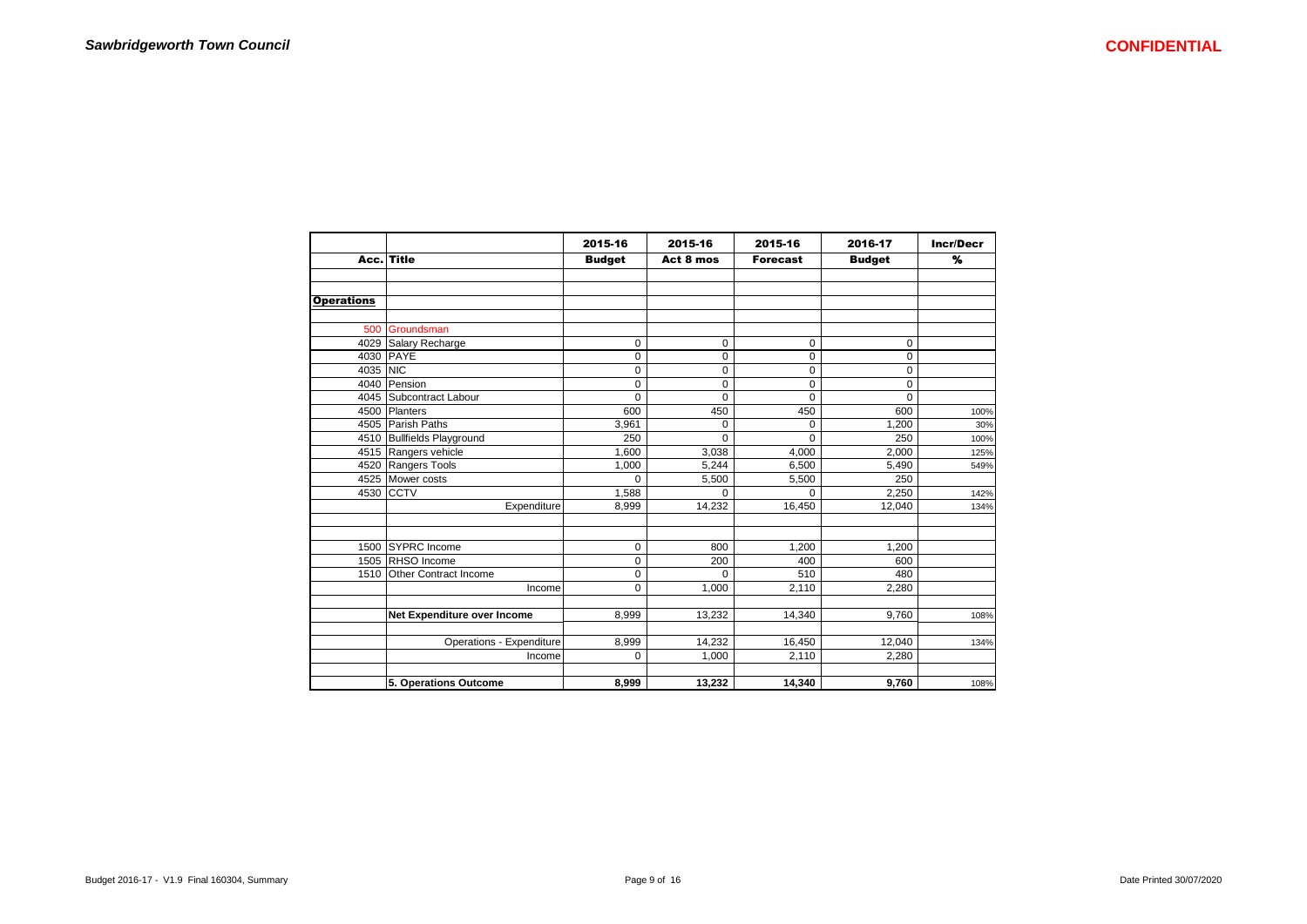|               |                                    | 2015-16       | 2015-16          | 2015-16         | 2016-17       | <b>Incr/Decr</b> |
|---------------|------------------------------------|---------------|------------------|-----------------|---------------|------------------|
|               | Acc. Title                         | <b>Budget</b> | Act 8 mos        | <b>Forecast</b> | <b>Budget</b> | %                |
|               |                                    |               |                  |                 |               |                  |
| <b>Events</b> |                                    |               |                  |                 |               |                  |
|               | 600 Fun on the Field (+ HMQ Lunch) |               |                  |                 |               |                  |
|               | 4029 Salary Recharge               | 0             | $\mathsf 0$      | $\mathbf 0$     | 500           |                  |
|               | 4045 Sub-contract Labour           | $\mathbf 0$   | $\mathsf 0$      | $\mathsf 0$     | 500           |                  |
|               | 4570 Event Costs                   | 1,000         | 997              | 997             | 600           | 60%              |
|               | 4575 Publicity                     | $\mathbf 0$   | $\mathsf 0$      | $\mathbf 0$     | 200           |                  |
|               | Expenditure                        | 1,000         | 997              | 997             | 1,800         | 180%             |
|               |                                    |               |                  |                 |               |                  |
|               | 1570 Event Income                  | 1,000         | 694              | 450             | 500           | 50%              |
|               | Income                             | 1,000         | 694              | 450             | 500           | 50%              |
|               |                                    |               |                  |                 |               |                  |
|               | Net Expenditure over Income        | $\mathbf 0$   | 303              | 547             | 1,300         |                  |
|               |                                    |               |                  |                 |               |                  |
|               | 610 Promenade Concerts             |               |                  |                 |               |                  |
|               | 4029 Salary Recharge               | 0             | $\mathbf 0$      | $\mathbf 0$     | $\mathbf 0$   |                  |
|               | 4045 Sub-contract Labour           | $\mathbf 0$   | 0                | $\mathbf 0$     | $\mathbf 0$   |                  |
|               | 4570 Event Costs                   | 1,000         | 25               | 25              | 500           | 50%              |
|               | 4575 Publicity                     | $\mathbf 0$   | $\pmb{0}$        | $\mathbf 0$     | 500           |                  |
|               | Expenditure                        | 1,000         | 25               | 25              | 1,000         | 100%             |
|               |                                    |               |                  |                 |               |                  |
|               | 1570 Event Income                  | 250           | $\mathbf 0$      | $\mathbf 0$     | $\mathbf 0$   | 0%               |
|               | Income                             | 250           | 0                | 0               | 0             | 0%               |
|               |                                    |               |                  |                 |               |                  |
|               | Net Expenditure over Income        | 750           | 25               | 25              | 1,000         | 133%             |
|               |                                    |               |                  |                 |               |                  |
|               | 620 Christmas Festival             |               |                  |                 |               |                  |
|               | 4029 Salary Recharge               | $\mathbf 0$   | $\mathbf 0$      | $\pmb{0}$       | 500           |                  |
|               | 4045 Sub-contract Labour           | $\mathbf 0$   | $\mathbf 0$      | $\mathbf 0$     | 500           |                  |
|               | 4570 Event Costs                   | 2,500         | 428              | 2,000           | 2,500         | 100%             |
|               | 4575 Publicity                     | 0             | 0                | $\mathbf 0$     | $\mathbf 0$   |                  |
|               | 4585 Christmas Lights              | 8,500         | 0                | 8,500           | 12,000        | 141%             |
|               | 4590 Competitions                  | 600           | $\pmb{0}$        | 580             | 600           | 100%             |
|               | Expenditure                        | 11,600        | 428              | 11,080          | 16,100        | 139%             |
|               |                                    |               |                  |                 |               |                  |
|               | 1570 Event Income                  | 500           | 690              | 1,250           | 500           | 100%             |
|               | Income                             | 500           | 690              | 1,250           | 500           | 100%             |
|               |                                    |               |                  |                 |               |                  |
|               | Net Expenditure over Income        | 11,100        | $-262$           | 9,830           | 15,600        | 141%             |
|               |                                    |               |                  |                 |               |                  |
|               | 630 Markets                        |               |                  |                 |               |                  |
|               | 4029 Salary Recharge               | $\mathbf 0$   | $\mathbf 0$      | $\mathbf 0$     | 400           |                  |
|               | 4045 Sub-contract Labour           | 5,500         | 0                | 0               | 0             | 0%               |
|               | 4570 Event Costs                   | $\mathbf 0$   | 0                | $\pmb{0}$       | $\mathbf 0$   |                  |
|               | 4575 Publicity                     | 1,200         | 0                | $\pmb{0}$       | 200           | 17%              |
|               | 4580   Licences                    | 550           | 215              | 215             | 100           | 18%              |
|               |                                    | 7,250         | 215              | 215             | 700           |                  |
|               | Expenditure                        |               |                  |                 |               | 10%              |
|               |                                    |               |                  |                 |               |                  |
|               | 1570 Event Income                  | 7,100         | $\mathsf 0$<br>0 | $\mathbf 0$     | 700           | 10%              |
|               | Income                             | 7,100         |                  | $\mathbf 0$     | 700           | 10%              |
|               | Net Expenditure over Income        | 150           | 215              | 215             | $\pmb{0}$     | 0%               |
|               |                                    |               |                  |                 |               |                  |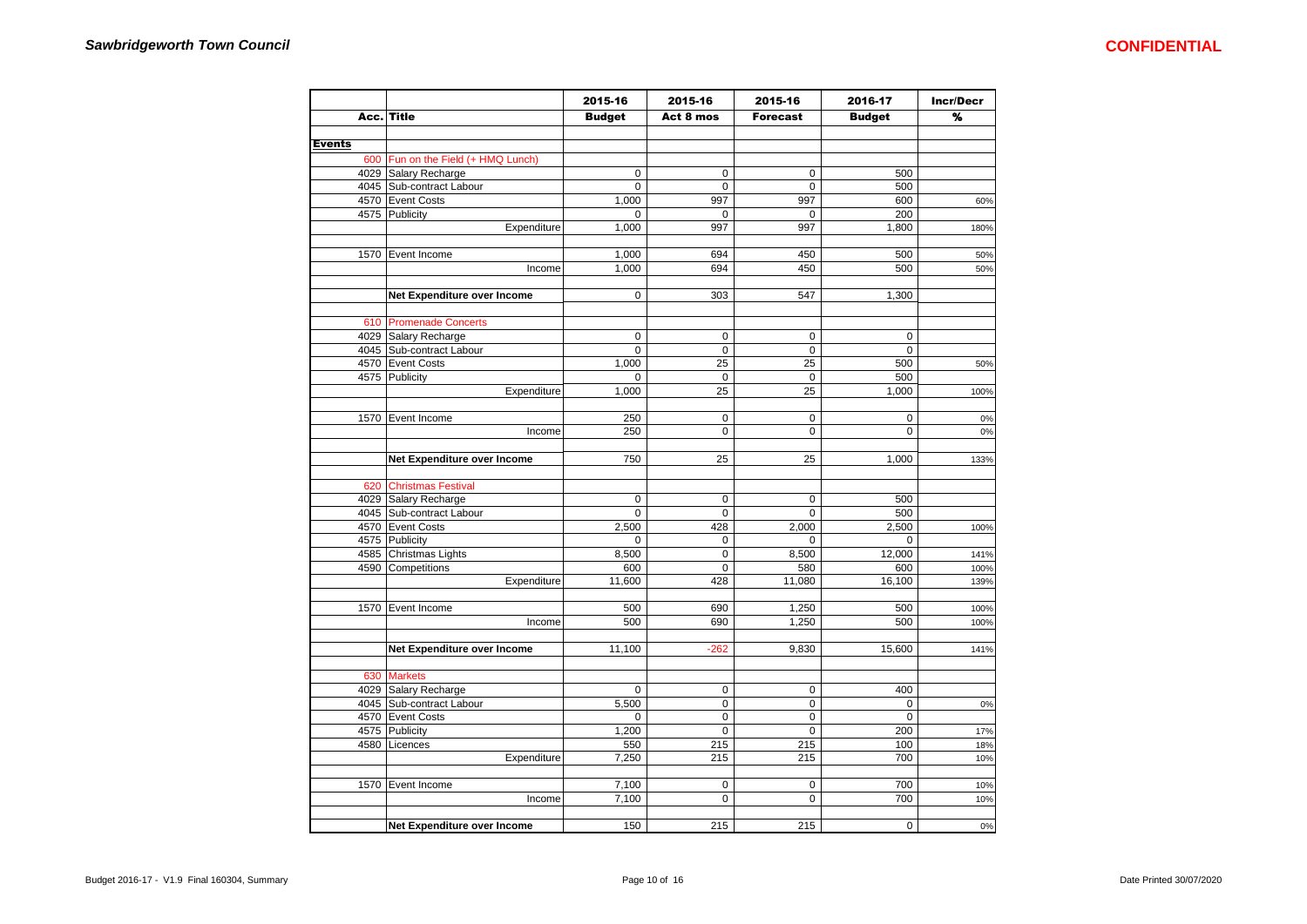|            | 2015-16       | 2015-16   | 2015-16         | 2016-17       | Incr/Decr |
|------------|---------------|-----------|-----------------|---------------|-----------|
| Acc. Title | <b>Budget</b> | Act 8 mos | <b>Forecast</b> | <b>Budget</b> | %         |
|            |               |           |                 |               |           |
|            |               |           |                 |               |           |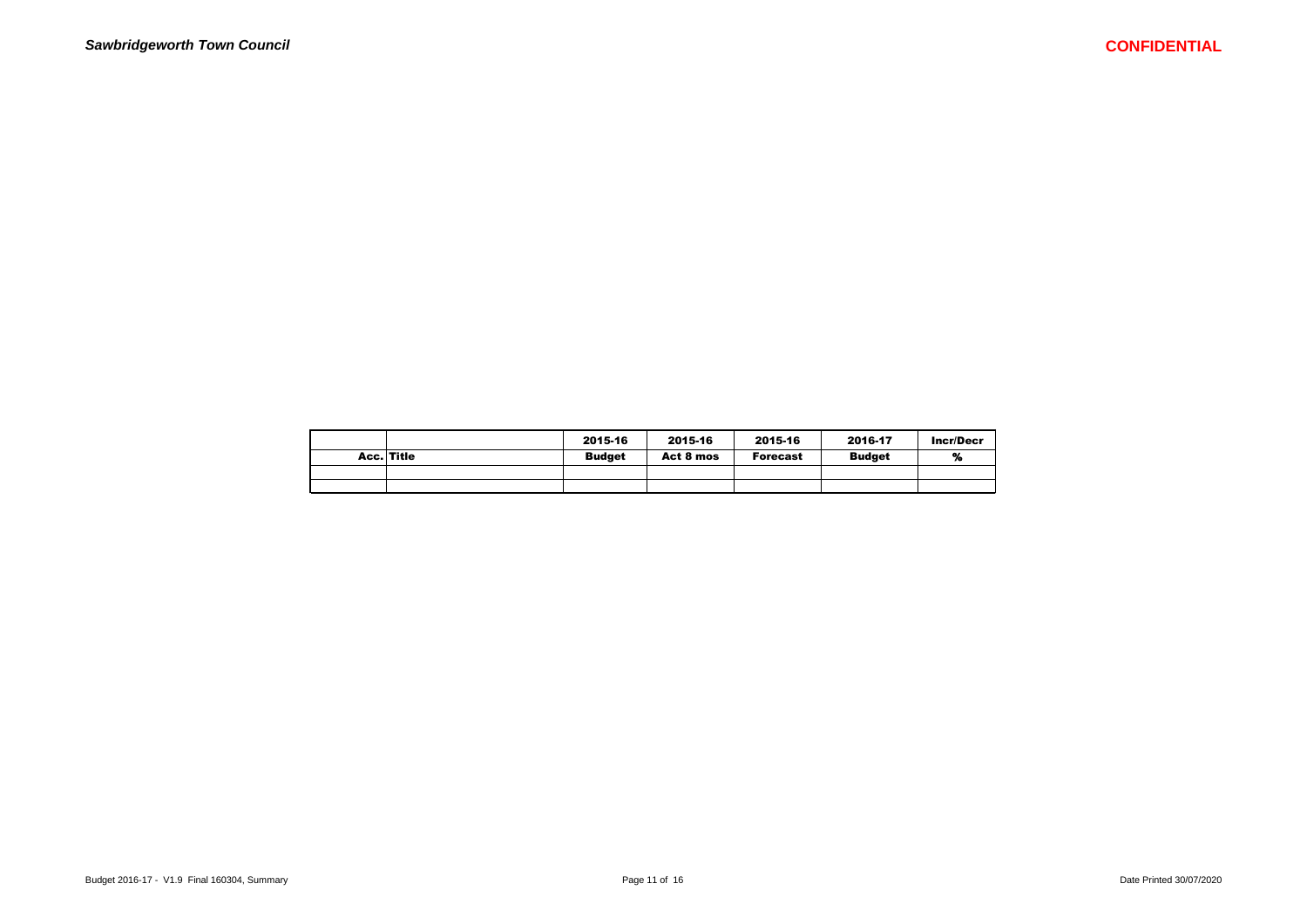|      |                             | 2015-16       | 2015-16     | 2015-16         | 2016-17       | <b>Incr/Decr</b> |
|------|-----------------------------|---------------|-------------|-----------------|---------------|------------------|
|      | Acc. Title                  | <b>Budget</b> | Act 8 mos   | <b>Forecast</b> | <b>Budget</b> | %                |
|      |                             |               |             |                 |               |                  |
| 640  | <b>Projects</b>             |               |             |                 |               |                  |
| 4600 | <b>RHSO</b>                 | 1,200         | 2,566       | 3,500           | 1,200         | 100%             |
| 4605 | World War 1                 | 1.000         | 3,598       | 3.598           | 1.000         | 100%             |
| 4610 | Hanging Baskets             | 500           | 675         | 675             | 600           | 120%             |
| 4615 | Planters Project            | 0             | 0           | 0               | 250           |                  |
| 4620 | <b>Town Green</b>           | 2,500         | 0           | 0               | 2,500         | 100%             |
| 4625 | <b>Fair Green</b>           | 0             | $\mathbf 0$ | 0               | 1,200         |                  |
| 4630 | Youth Café                  | $\Omega$      | $\Omega$    | $\Omega$        | 1,200         |                  |
|      | 4365 Remembrance Day        | 100           | 67          | 67              | 150           | 150%             |
|      | Expenditure                 | 5,300         | 6,906       | 7.840           | 8,100         | 153%             |
|      | 1700 RHSO                   | $\mathbf 0$   | 800         | 2,300           | 750           |                  |
| 1705 | World War 1                 | $\mathbf 0$   | 300         | 300             | 0             |                  |
| 1710 | Hanging Baskets             | $\pmb{0}$     | 0           | 0               | 0             |                  |
| 1715 | Planters Project            | 0             | 0           | 0               | 0             |                  |
| 1720 | Town Green                  | 0             | 0           | 0               | 0             |                  |
|      | 1725 Fair Green             | 0             | $\mathbf 0$ | 0               | $\mathbf 0$   |                  |
| 1730 | Youth Café                  | 0             | $\mathbf 0$ | 0               | $\Omega$      |                  |
|      | Income                      | $\mathbf 0$   | $\mathbf 0$ | 2.600           | 750           |                  |
|      | Net Expenditure over Income | 5.300         | 6.906       | 5,240           | 7,350         | 139%             |
|      | Amenities - Expenditure     | 26,150        | 8,570       | 20,157          | 27,700        | 106%             |
|      | Income                      | 8,850         | 1,384       | 4,300           | 2,450         | 28%              |
|      | 6.<br><b>Events Outcome</b> | 17,300        | 7,186       | 15,857          | 25,250        | 146%             |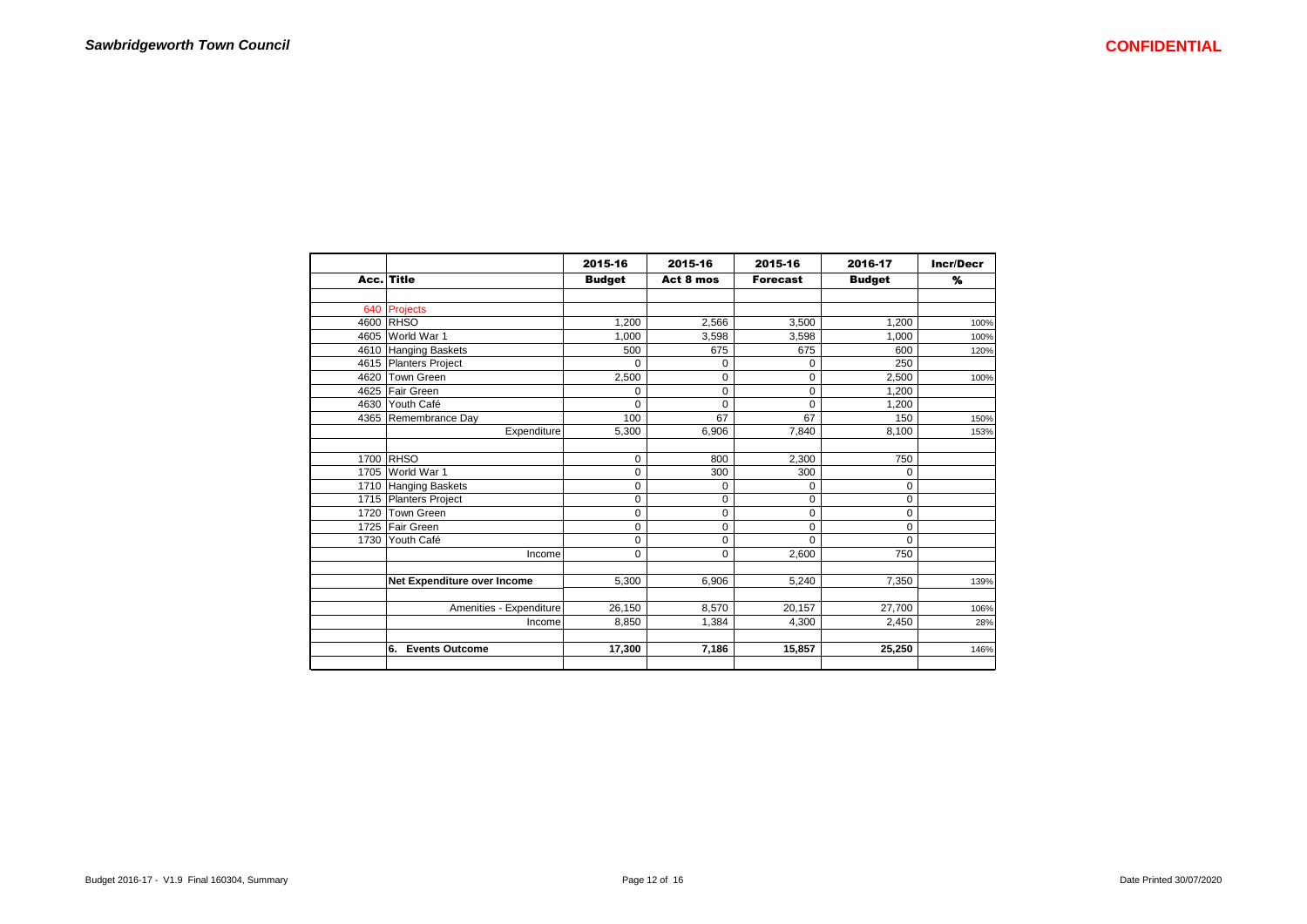|                        |                               | 2015-16       | 2015-16     | 2015-16         | 2016-17       | <b>Incr/Decr</b> |
|------------------------|-------------------------------|---------------|-------------|-----------------|---------------|------------------|
|                        | Acc. Title                    | <b>Budget</b> | Act 8 mos   | <b>Forecast</b> | <b>Budget</b> | %                |
|                        |                               |               |             |                 |               |                  |
| <b>Community Buses</b> |                               |               |             |                 |               |                  |
|                        |                               |               |             |                 |               |                  |
|                        | 700 Sawbobus                  |               |             |                 |               |                  |
|                        | 4029 Salary Recharge          | 23,918        | 15,944      | 23,918          | 24.220        | 101%             |
| 4700 Fuel              |                               | 5,000         | 3,000       | 4,500           | 5,000         | 100%             |
|                        | 4705 Maintenance              | 4,800         | 3,550       | 7,525           | 5,000         | 104%             |
|                        | 4710 Tax & Insurance          | 2,250         | 3,200       | 3,200           | 1,600         | 71%              |
|                        | 4715 Vehicle Hire             | $\mathbf 0$   | $\mathbf 0$ | 875             | 1,750         |                  |
|                        | Expenditure                   | 35,968        | 25,693      | 40,018          | 37,570        | 104%             |
|                        | 1150 Grants Received          | 36,500        | 35,050      | 35,050          | 30,050        | 82%              |
|                        | 1700 Fares                    | 500           | 146         | 200             | 500           | 100%             |
|                        | 1710 Concessionary Fares      | 2,000         | 0           | $\Omega$        | $\Omega$      | 0%               |
|                        | 1720 Fuel Rebate              | 1,000         | 710         | 900             | 500           | 50%              |
|                        | 1730 Sponsorship              | 3,500         | 1,300       | 3,500           | 3,500         |                  |
|                        | 1750 Vehicle Hire Income      | 0             | 0           | $\Omega$        | $\mathbf 0$   | 100%             |
|                        | Income                        | 43,500        | 37,206      | 39,650          | 34,550        | 79%              |
|                        |                               |               |             |                 |               |                  |
|                        | Net Expenditure over Income   | $-7,532$      | $-11,512$   | 368             | 3,020         | $-40%$           |
|                        | 710 Babibus                   |               |             |                 |               |                  |
|                        | 4029 Salary Recharge          | $\mathbf 0$   | $\mathbf 0$ | $\mathbf 0$     | $\mathbf 0$   |                  |
| 4700 Fuel              |                               | 180           | 414         | 550             | 180           | 100%             |
|                        | 4705 Maintenance              | 250           | 1,507       | 1,507           | 250           | 100%             |
|                        | 4710 Tax & Insurance          | 1,100         | 1,210       | 1,210           | 1,450         | 132%             |
|                        | 4715 Vehicle Hire             | $\Omega$      | $\Omega$    | $\Omega$        | $\Omega$      |                  |
|                        | Expenditure                   | 1,530         | 3,130       | 3,267           | 1,880         | 123%             |
|                        |                               |               |             |                 |               |                  |
|                        | 1150 Grants Received          | $\mathbf 0$   | 1,000       | 1,000           | $\mathbf 0$   |                  |
|                        | 1700 Fares                    | 1,500         | 301         | 500             | 1,500         | 100%             |
|                        | 1710 Concessionary Fares      | $\mathbf 0$   | 0           | $\Omega$        | $\mathbf 0$   |                  |
|                        | 1720 Fuel Rebate              | 0             | 0           | 50              | 100           |                  |
|                        | 1730 Sponsorship              | $\mathbf 0$   | $\mathbf 0$ | $\Omega$        | $\Omega$      |                  |
|                        | 1750 Vehicle Hire Income      | $\mathbf 0$   | 0           | $\mathbf 0$     | 120           |                  |
|                        | Income                        | 1,500         | 1,301       | 1,550           | 1,720         | 115%             |
|                        | Net Expenditure over Income   | 30            | 1,829       | 1,717           | 160           | 533%             |
|                        | Community Buses - Expenditure | 37,498        | 28,824      | 43,285          | 39,450        | 105%             |
|                        | Income                        | 45,000        | 38,507      | 41,200          | 36,270        | 81%              |
|                        |                               |               |             |                 |               |                  |
|                        | 7. Community Buses Outcome    | $-7,502$      | $-9,683$    | 2,085           | 3,180         | $-42%$           |
|                        |                               |               |             |                 |               |                  |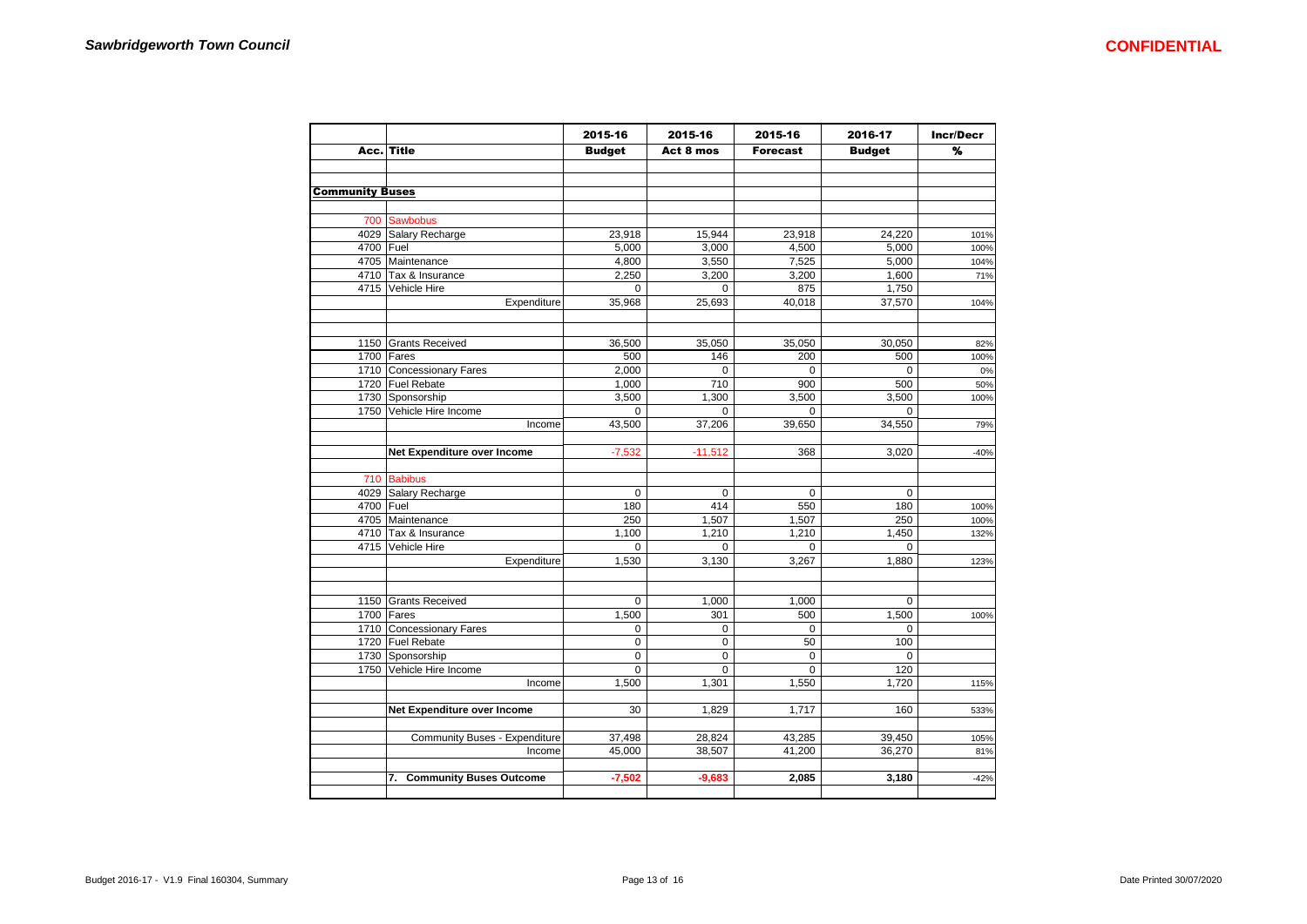|                   |                                              | 2015-16                    | 2015-16     | 2015-16            | 2016-17            | <b>Incr/Decr</b> |
|-------------------|----------------------------------------------|----------------------------|-------------|--------------------|--------------------|------------------|
|                   | Acc. Title                                   | <b>Budget</b>              | Act 8 mos   | <b>Forecast</b>    | <b>Budget</b>      | %                |
|                   |                                              |                            |             |                    |                    |                  |
|                   |                                              |                            |             |                    |                    |                  |
| <b>Hire Buses</b> |                                              |                            |             |                    |                    |                  |
|                   | 800 Jumbobus AE53                            |                            |             |                    |                    |                  |
| 4700 Fuel         |                                              | 1,200                      | 250         | 374                | 1,200              | 100%             |
|                   | 4705 Maintenance                             | 500                        | 577         | 1,000              | 500                | 100%             |
|                   | 4710 Tax & Insurance                         | 1,160                      | 1,217       | 1,217              | 1,160              | 100%             |
|                   | 4715 Vehicle Hire                            | $\Omega$                   | $\mathbf 0$ | $\Omega$           | $\Omega$           |                  |
|                   | Expenditure                                  | 2,860                      | 2,044       | 2,591              | 2,860              | 100%             |
|                   |                                              |                            |             |                    |                    |                  |
|                   | 1150 Grants Received                         | $\mathbf 0$                | $\mathbf 0$ | $\mathbf 0$        | $\mathbf 0$        |                  |
|                   | 1700 Fares                                   | $\mathbf 0$                | 0           | $\mathbf 0$        | $\mathbf 0$        |                  |
|                   | 1710 Concessionary Fares                     | $\mathbf 0$                | 0           | $\mathbf 0$        | $\mathbf 0$        |                  |
|                   | 1720 Fuel Rebate                             | $\Omega$                   | 0           | 150                | 150                |                  |
|                   | 1730 Sponsorship                             | $\mathbf 0$                | $\mathbf 0$ | $\mathbf 0$        | $\mathbf 0$        |                  |
|                   | 1750 Vehicle Hire Income                     | 1,800                      | 630         | 945                | 1,800              | 100%             |
|                   | Income                                       | 1,800                      | 630         | 1,095              | 1,950              | 108%             |
|                   | Net Expenditure over Income                  | 1,060                      | 1,414       | 1,496              | 910                | 86%              |
|                   | 810 Shufflebus ET53                          |                            |             |                    |                    |                  |
| 4700 Fuel         |                                              | 600                        | 394         | 600                | 600                | 100%             |
|                   | 4705 Maintenance                             | 750                        | 616         | 800                | 750                | 100%             |
|                   | 4710 Tax & Insurance                         | 1,160                      | 1,210       | 1,210              | 1,350              | 116%             |
|                   | 4715 Vehicle Hire                            | $\mathbf 0$                | 0           | $\Omega$           | $\Omega$           |                  |
|                   | Expenditure                                  | 2,510                      | 2,221       | 2,610              | 2,700              | 108%             |
|                   |                                              |                            |             |                    |                    |                  |
|                   | 1150 Grants Received                         | $\mathbf 0$                | $\pmb{0}$   | $\mathbf 0$        | $\mathbf 0$        |                  |
|                   | $1700$ Fares                                 | $\mathbf 0$                | 0           | $\mathbf 0$        | $\mathbf 0$        |                  |
|                   | 1710 Concessionary Fares<br>1720 Fuel Rebate | $\mathbf 0$<br>$\mathbf 0$ | 0<br>0      | $\mathsf 0$<br>150 | $\mathbf 0$<br>150 |                  |
|                   | 1730 Sponsorship                             | $\Omega$                   | $\Omega$    | $\Omega$           | $\Omega$           |                  |
|                   | 1750 Vehicle Hire Income                     | 2,400                      | 1,864       | 2,796              | 2,400              | 100%             |
|                   | Income                                       | 2,400                      | 1,864       | 2,946              | 2,550              | 106%             |
|                   | Net Expenditure over Income                  | 110                        | 356         | $-336$             | 150                |                  |
|                   |                                              |                            |             |                    |                    | 136%             |
|                   | Hire Buses - Expenditure                     | 5,370                      | 4,264       | 5,201              | 5,560              | 104%             |
|                   | Income                                       | 4,200                      | 2,494       | 4,042              | 4,500              | 107%             |
|                   | 8. Hire Buses Outcome                        | 1,170                      | 1,770       | 1,160              | 1,060              | 91%              |
|                   |                                              |                            |             |                    |                    |                  |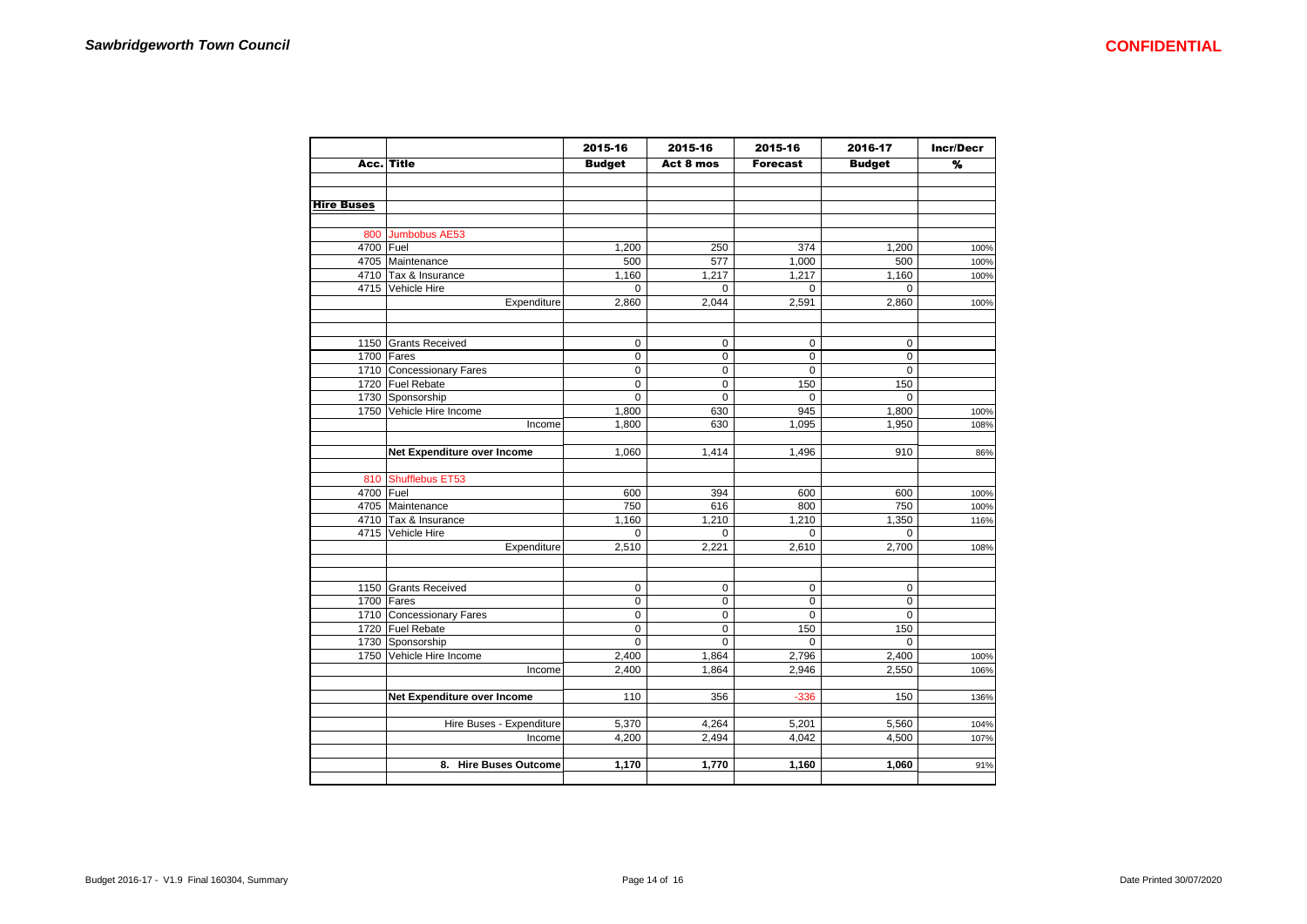|                 |                             | 2015-16          | 2015-16     | 2015-16         | 2016-17       | <b>Incr/Decr</b> |  |
|-----------------|-----------------------------|------------------|-------------|-----------------|---------------|------------------|--|
|                 | Acc. Title                  | <b>Budget</b>    | Act 8 mos   | <b>Forecast</b> | <b>Budget</b> | %                |  |
|                 |                             |                  |             |                 |               |                  |  |
|                 |                             |                  |             |                 |               |                  |  |
| <b>Planning</b> |                             |                  |             |                 |               |                  |  |
|                 |                             |                  |             |                 |               |                  |  |
| 900             | Neighbourhood Plan          |                  |             |                 |               |                  |  |
| 4900            | NP Costs                    | $\mathbf 0$      | $\mathbf 0$ | 0               | 24,000        |                  |  |
|                 | Expenditure                 | 0                | $\mathbf 0$ | $\mathbf 0$     | 24,000        |                  |  |
| 1150            | <b>Grants Received</b>      | $\mathbf 0$      | $\mathbf 0$ | $\mathbf 0$     | $\mathbf 0$   |                  |  |
|                 | Income                      | $\mathbf 0$      | $\mathbf 0$ | $\mathbf 0$     | $\mathbf 0$   |                  |  |
|                 |                             |                  |             |                 |               |                  |  |
|                 | Net Expenditure over Income | 0                | $\mathbf 0$ | $\mathbf 0$     | 24,000        |                  |  |
| 910             | <b>Town Action Plan</b>     |                  |             |                 |               |                  |  |
| 4910            | <b>TAP Costs</b>            | 1,000            | 130         | 1.000           | 500           | 50%              |  |
|                 | Expenditure                 | 1,000            | 130         | 1.000           | 500           | 50%              |  |
|                 |                             |                  |             |                 |               |                  |  |
| 1150            | <b>Grants Received</b>      | 0<br>$\mathbf 0$ | $\mathbf 0$ | $\mathbf 0$     | 0             |                  |  |
|                 | Income                      |                  | $\mathbf 0$ | $\mathbf 0$     | $\mathbf 0$   |                  |  |
|                 | Net Expenditure over Income | 1,000            | 130         | 1,000           | 500           | 50%              |  |
|                 |                             |                  |             |                 |               |                  |  |
|                 | Planning - Expenditure      | 1,000            | 130         | 1,000           | 24,500        | 2450%            |  |
|                 | Income                      | 0                | $\mathbf 0$ | $\Omega$        | 0             |                  |  |
|                 | 9. Planning Outcome         | 1,000            | 130         | 1,000           | 24,500        | 2450%            |  |
|                 |                             |                  |             |                 |               |                  |  |
|                 |                             |                  |             |                 |               |                  |  |